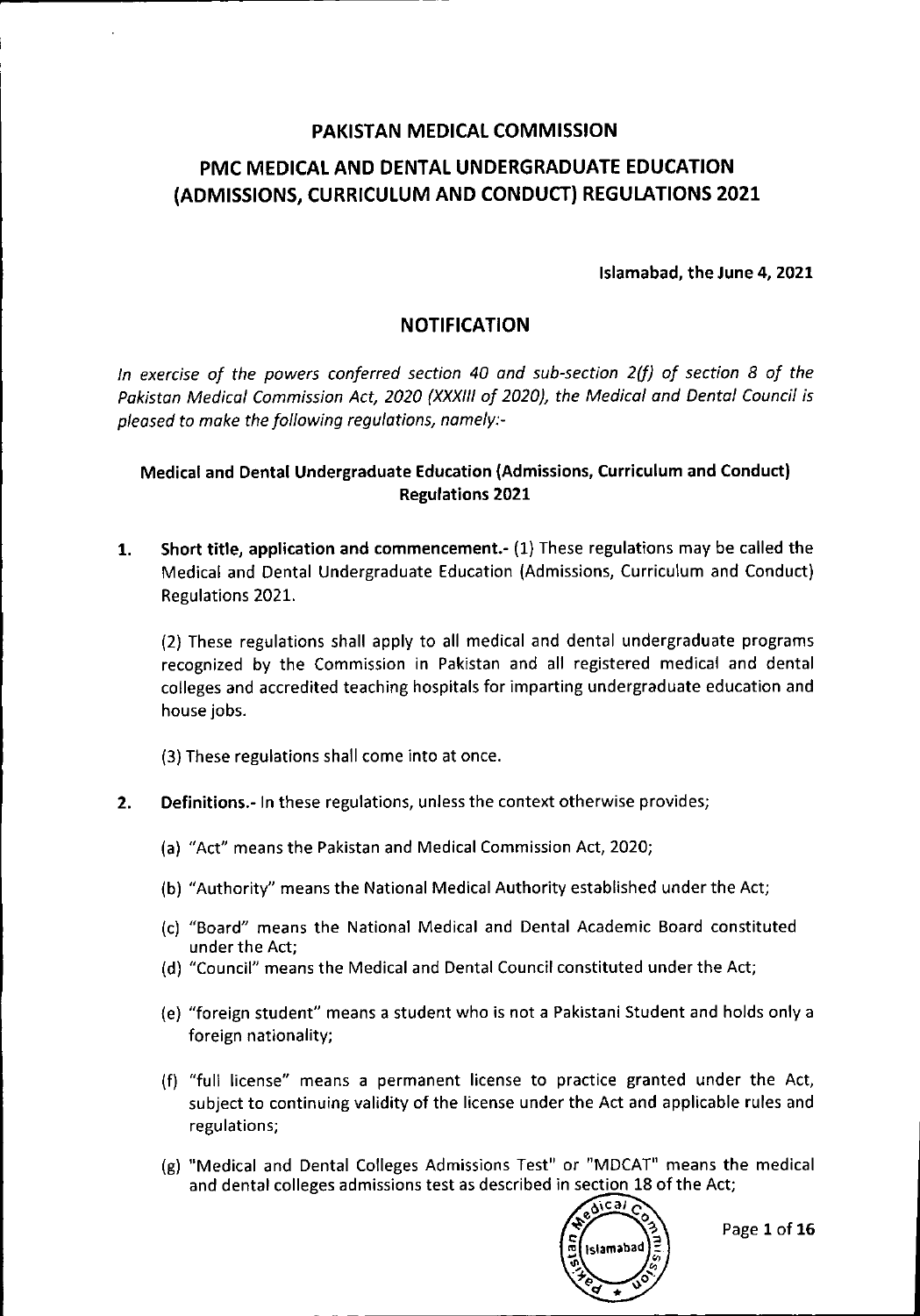- (h) "National licensing Examination" or "NLE" means national licensing examination as described in section 20 of the Act;
- (i) "Pakistani student" means a student who is a Pakistani national or defined as an Overseas Pakistani under applicable law and may hold dual nationality and may be resident or non-resident in Pakistan; and
- (a) "Student Fee" means student fee as described in regulation 8;

 $~\vdots$  . The contract of the contract of the contract of the contract of the contract of the contract of the contract of the contract of the contract of the contract of the contract of the contract of the contract of the

(2) The words and expressions used in these regulations, but not defined herein shall have the same meaning as are assigned to them in the Act.

## CHAPTERII ADMISSIONS

- 3. Eligibility for Admission.- Any person seeking admission in any undergraduate medical or dental college in Pakistan shall be eligible having fulfilled the following mandatory criteria;
	- a) have passed the MDCAT examination conducted by the National Medical Authority;
	- b) obtained a Higher Secondary School Certificate qualification ("HSSC") or an equivalent 12'h grade qualification recognized in Pakistan and having obtained more than sixty five percent marks therein, or a higher percentage as may be notified by the Medical and Dental Council; and
	- c) passed the subjects of biology and chemistry and either physics or mathematics in the examination of the Higher Secondary School Certificate or an equivalent 12<sup>th</sup> grade qualification recognized in Pakistan:

*Provided* that the mandatory eligibility requirements shall not apply to a student admitted on a special program seat pre-defined exclusively for a Federal Government program for foreign students under bilateral agreements with other countries. Such students shall also not be entitled to apply for a Full license to practice in Pakistan after having obtained their degree and will have to apply as foreign graduates subject to applicable licensing pathways.

4. Admissions Process for Public Colleges.- (1) Admissions to public colleges shall be conducted and completed by the respective government or authority under whose control the public college is established, operates and administered or any entity authorized by such government or authority for purposes of conducting admissions.

(2) The government shall formulate the merit and admission criteria for the public colleges subject to at least fifty percent weightage given to the MDCAT score of an applicant for purposes of forming the final merit.

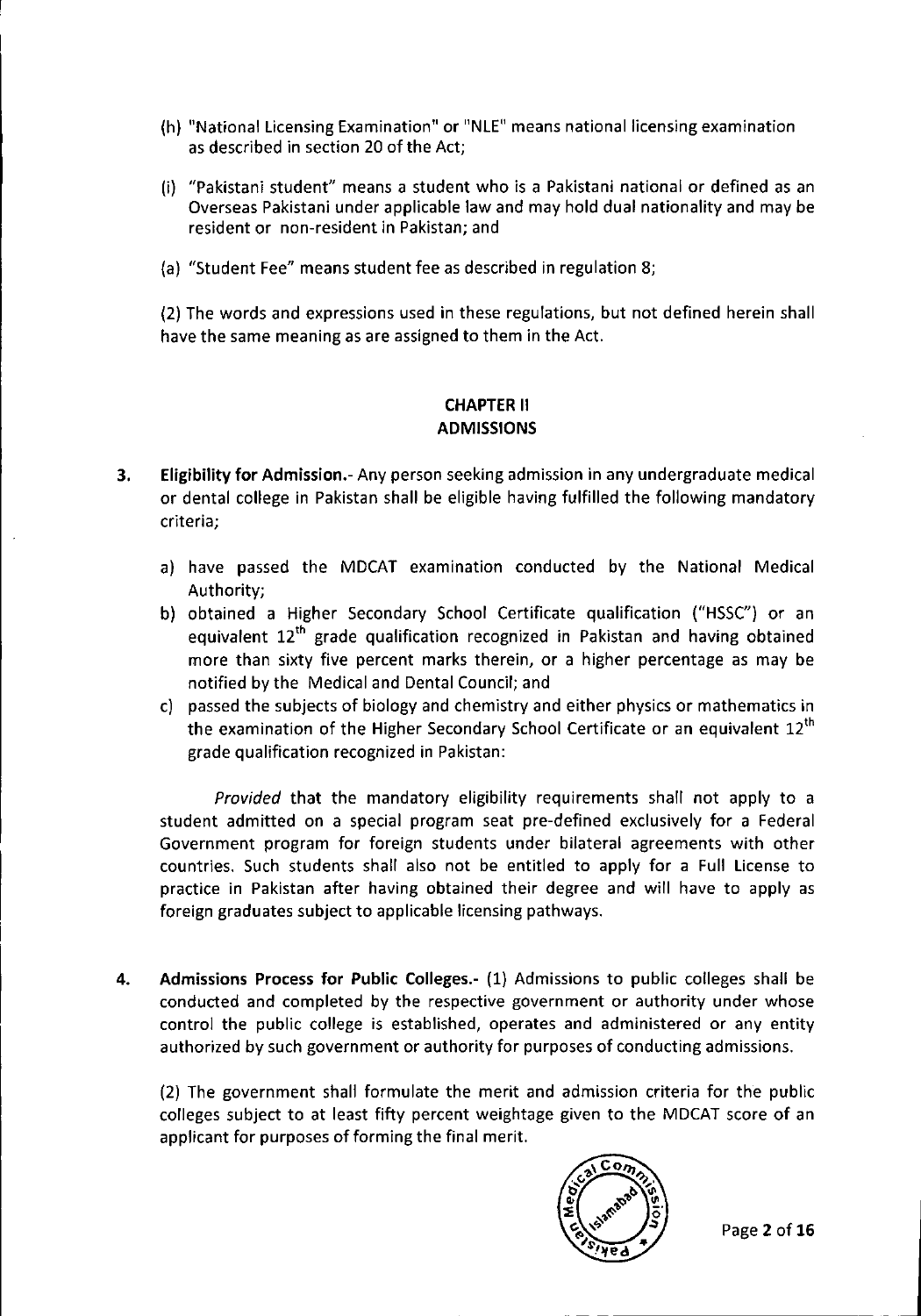(3) The government or authority may create category of seats in the public colleges for purposes of admission in accordance with applicable law. No category shall be created which permits a student who has not qualified the MDCAT or be admitted in violation ofthe fundamental principle of merit as mandatorily applicable under Article 37(c) of the Constitution of the Islamic Republic of Pakistan, 1973.

r---------------------- ----

(4) The final criteria for merit and admission including all category of seats shall be publicly announced by or before  $1<sup>st</sup>$  August of each year. A copy of the criteria and categories shall be provided to the Authority by  $1<sup>st</sup>$  August of each year.

(5) **If** any public scholarship or funded program requires seats to be allocated for its program in public colleges, the public authority responsible for such program shall seek and obtain the allocation of the required seats from the respective government or authority in respect of public colleges administered by them by or before  $1<sup>st</sup>$  August of each year.

(6) The admission process shall be conducted through an online portal and in a transparent manner with the final merit lists and admission lists being provided to the Authority for purposes of review and record on the date of issuance of the merit list and admissions list.

(7) Admissions to medical and dental programs shall be conducted separately and each student shall be required to apply separately to a medical or dental program. A student having not applied to a given program shall not be entitled to admission to such program.

(8) The merit lists shall be made public by or before  $10<sup>th</sup>$  December and admissions to public colleges shall be completed by or before 10<sup>th</sup> January of each year. Admissions to all special category seats not being on open merit shall be completed by  $10^{\text{th}}$ February of each year.

(9) The final list of admitted students shall be made public by or before  $15<sup>th</sup>$  January of each year. Thereafter, upon final verification by the relevant universities with whom the college is affiliated the verified list shall be submitted by the university to the Authority in the prescribed manner through PMC Online within thirty days of completion of the admission. No admission shall be entertained and no student registered by the Authority if not admitted by or before  $10^{th}$  January except special category seats where students shall be admitted by or before 10<sup>th</sup> February.

*Explanation: Admissions for the Academic Year 2022 shall be completed by 10th January 2022 whereas merit lists shall be made public by or before 10th December 2021.*

(10) No public college shall admit any student beyond the total seats allocated by the Commission:

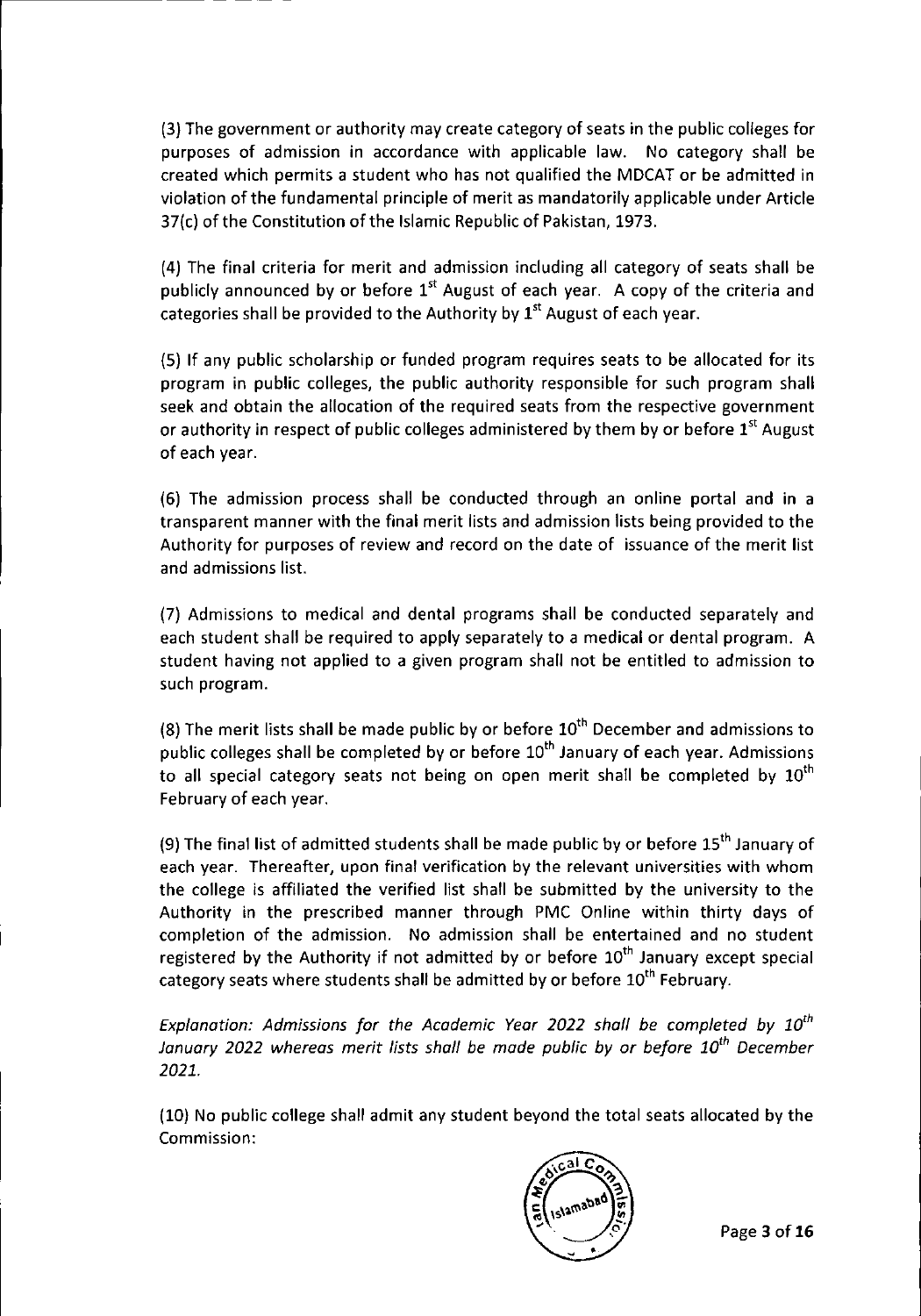Provided that any students admitted on a special category seat pre-defined exclusively for a Federal Government program for foreign students under bilateral agreements with other countries who have not taken the MDCAT exam may be admitted over and above the allocated seats subject to such over and above admissions not being more than five percent of the total allocated seats of the college.

(11) Any allocated seat of a college which may remain vacant after the completion of admissions shall remain vacant subject to being available for an admitted student who may seek a transfer and where such transfers shall be permitted after 1<sup>st</sup> March of each year and the admitted student having received their registration from the Commission subject to any applicable rules of the affiliating university.

5. Admissions Process for Private Colleges.- (1) Admissions to private colleges recognized by the Authority shall be conducted and completed by each of the private college or through the university of which the college is a constituent college, affiliated to or administered, subject to the terms of affiliation mandated by each university in respect of conduct of admissions.

(2) Each of the private colleges shall publicly issue their criteria and merit formulation for admission and proposed tuition and all applicable fee and charges by  $1^\text{st}$  January of each year and make the same available on their college website and provide a copy to the Authority for review. The Authority shall review the criteria and merit formulation and fee and charges proposed and communicate any objection with reasons to the college within thirty days of the submission of the criteria by the college. The college shall amend its criteria, merit or fees as per objections raised by the Authority:

(3) A college which has attained less than an A Grade in its last inspection shall include in its admission criteria for calculation of merit at least a twenty five percent weightage for the students MDCAT score and at least a fifty percent weightage for the students HSSC or equivalent  $12<sup>th</sup>$  grade qualification result;

Provided that for purposes of admissions for the Academic Year 2022, the last inspection conducted of a college prior to  $1^{\rm st}$  June 2021 irrespective of under which previous criteria would be considered as final and applicable for purposes of this regulation and A Grade shall be deemed to be cumulative marks of 85% or more.

(4) There shall be no admission which violates the fundamental principle of merit and all admissions shall be strictly on merit as per the merit criteria announced by the college and pursuant to the fundamental principle of merit as mandatorily applicable under Article 37(c) of the Constitution of the Islamic Republic of Pakistan, 1973.

(5) Each college shall provide scholarships to deserving students on need basis where the annual value of such scholarships shall not be less than five percent of the total fee paid by the new admitted students in the given year.

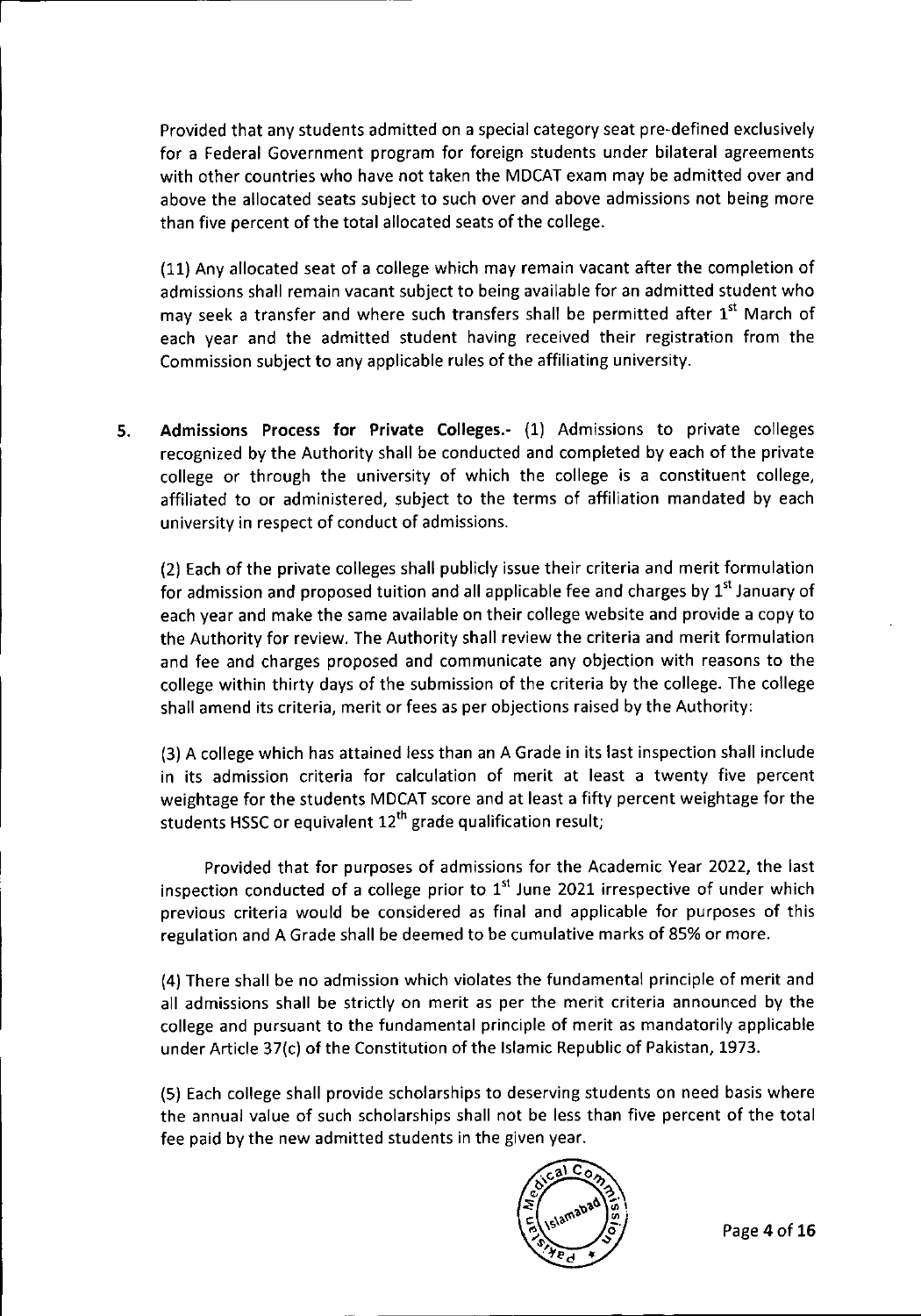(6) The admission process shall be conducted through an online portal and in a transparent manner. Each college shall publicly open their admissions by 1<sup>st</sup> July of each year allowing students to submit their applications for admission to their choice of colleges.

(7) Admissions to medical and dental programs shall be conducted separately and each student shall be required to apply separately to a medical or dental program. A student having not applied to a given program shall not be entitled to admission to such program.

(8) No college shall charge an application fee of more than Pakistan rupees one thousand from a student when applying for admission.

(9) A student may apply to public and private colleges.

(10) For admission to a private college no distinction shall be made in terms of merit and criteria between a Pakistani, overseas Pakistani or foreign student. No college shall deny admission to a student on account them being a Pakistani, overseas Pakistani or foreign student.

(11) A student may apply for admission irrespective of them having taken the MDCAT or HSSC or equivalent  $12^{th}$  grade qualification exam subject to the requisite results being available and provided by the student to the college prior to  $10<sup>th</sup>$  December of the relevant year. If any HSSC or equivalent  $12<sup>th</sup>$  grade qualification result is delayed beyond 10<sup>th</sup>December the student's application for admission shall be retained by the college and shall be applicable for the next academic year.

(12) The college as per its declared criteria may conduct an aptitude test or interview of applicants subject to the structure of the interview and aptitude test being provided to the Authority in advance for review and such aptitude tests or interviews being held in a manner giving all applicants sufficient time to appear in such tests or interviews and in the case of conflict of schedules between two or more colleges a student shall be permitted to reschedule their test or interview. The test or interview, if required as part of the admission process, may be conducted at any time even prior to the announcement of the students MDCAT or HSSC or equivalent 12<sup>th</sup> grade qualification.

(13) The college shall maintain a record of each test or interview conducted by them along with a signed confirmation by the applicant of having appeared in the test or interview as the case may be. The Authority may call for the record of any test or interview conducted at any time and the college shall provide such record within forty eight hours of being requisitioned.

(14) The interview or test conducted by a college shall be solely to evaluate the academic aptitude of the student for purposes of enrollment in the medical or dental program and shall not in any seek to obtain or verify the applicants financial ability or

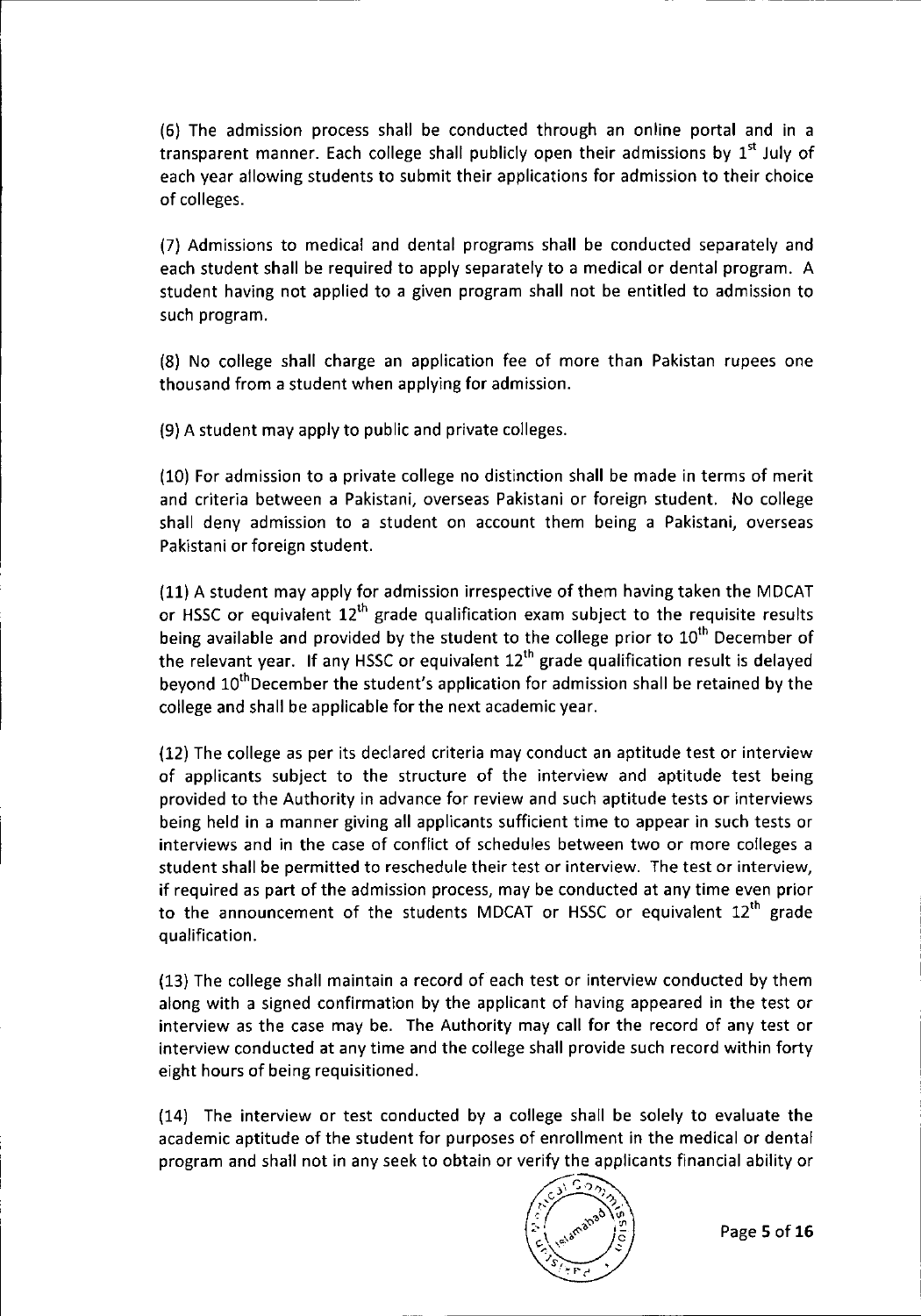any weightage be given to an applicant's financial capacity in preparation of the final merit list.

(15) Each college shall issue a final merit list  $[]<sup>1</sup>$ after having completed all tests, interviews etc. and taking into account results of MDCAT and other exam results for purposes of calculating the merit. The final merit list shall list all students who have applied to the college and fulfilled the minimum merit requirements. The merit list shall be issued on the college website and a copy provided to the Authority for review and record.

(16) The final merit list shall represent an offer by the college to the students on the basis of their merit against the allocated seats of each college. Any student not accepting the offer shall enable the next student in the merit list to avail of the offer.

(17) The college shall give to the applicant at least three working days to submit their fee which shall represent the acceptance of the offer by the student.

(18) The admissions to private colleges shall be completed by or before  $[30^{th}]^2$  January of each year. The final list of admitted students shall be submitted to the Authority in the prescribed manner through PMC Online by each collegeby or before [30<sup>th</sup>] January of each year. Thereafter, upon final verification of student credentials by the relevant universities with whom the college is affiliated the verified list shall be submitted by the university to the Authority in the prescribed manner through PMC Online within thirty days of completion of the admission. No admission shall be entertained and no student registered by the Authority if not admitted by or before [30<sup>th</sup>] January

 $\Pi^3$ 

(19) Any allocated seat of a college which may remain vacant after the completion of admissions shall remain vacant subject to being available for an admitted student who may seek a transfer and where such transfers shall be permitted after 1<sup>st</sup> March of each year and the admitted student having received their registration from the Authoritysubject to any applicable rules of the affiliating university.

6. Verification of Credentials by Affiliating University.- (1) The affiliating university shall be responsible for verifying the credentiais of a student admitted by a college including the students matriculation, HSSC or equivalent  $12<sup>th</sup>$  grade qualification.

<sup>&</sup>lt;sup>3</sup> Sub-regulation 18 of regulation 5, Explanation [Admissions for the Academic Year 2022 shall be completed by 15<sup>th</sup> January 2022 whereas merit lists shall be made public by or before 15<sup>th</sup> December 2021] is omitted by ibid.  $\sim$ 



 $^{1}$ Sub- regulation 15 of regulation 5, words and date [by or before 15<sup>th</sup> December] is omitted by Council Decision, dated 09 July 202l.

<sup>&</sup>lt;sup>2</sup> Sub- regulation 18 of regulation 5, dates mentioned as [15<sup>th</sup> January] and [20<sup>th</sup> January] are substituted with 30<sup>th</sup> January by ibid.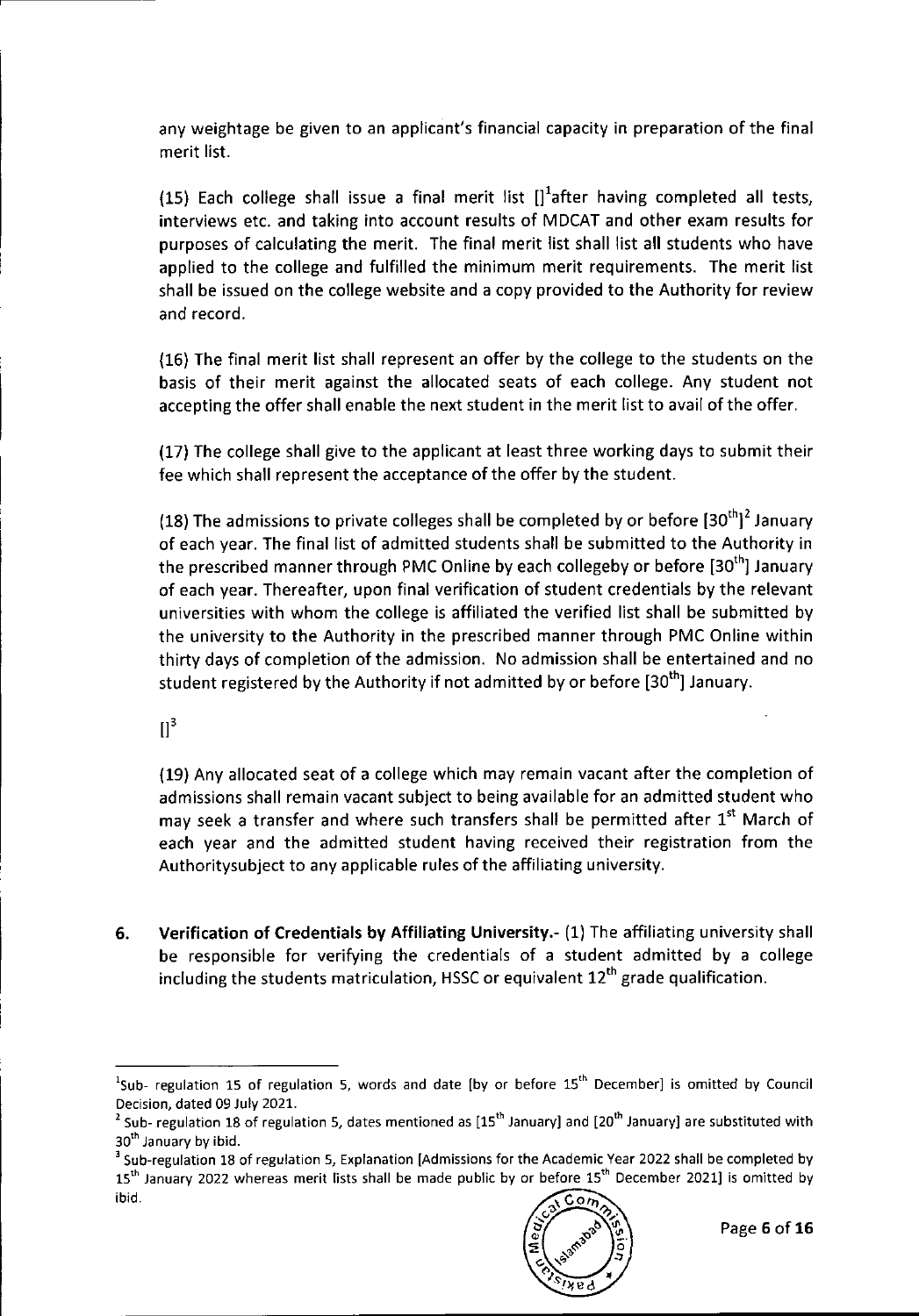(2) The affiliating university after having verified the credentials shall register the student in its record and submit the final verified list of admitted student of each of its constituent or affiliated colleges to the Authority through PMC Online in the prescribed format within thirty days of the prescribed date for completion of admissions.

(3) The affiliating university shall be solely responsible for the verifications undertaken and its submission of the final verified list to the Authority shall represent a certificate of such verification. The university shall cancel any provisional admission where the credential of a student are not verified.

7. Registration of Admitted Student.- (1) A student admitted to a medical or dental college and whose admission is verified by the affiliating university shall be registered by the Authority as a medical or dental student.

(2) The CNIC of the student shall represent the students registration number and shall continue as the unique identification of the student through out the period of the educational program and thereafter, for purposes of applying for licensing.

8. Student Fees payable to Authority.- (1) Every student admitted to a medical or dental college and registered with the Authority shall pay to the Authority annually a Student Fee as notified by the Authority, either directly or through its college:

Provided the Authority shall notify each year the Student Fee applicable to the students enrolled in the given year and such notified fee shall be applicable at the same rate to the student through out their program and enrollment at the college.

(2) The annual Student Fee paid by the registered student shall include the students initial registration with the Authority, fee for the first attempt of each of the steps of the National licensing Exam and the fee for the Provisional license when applied by the student:

I.

Provided that students enrolled in medical or dental colleges prior to 15<sup>th</sup> December 2021 shall pay the annual Student Fee from 2022 and where such fee paid by them shall be adjusted towards the fee for the National licensing Exam and application for Provisional license with the student requiring to pay any balance amount to the Authority at the time of taking the National licensing Exam or applying for the Provisional license, as the case may be.

(3) Student Fee shall be payable by each enrolled and registered student by or before 15<sup>th</sup> March of each year failing which the students registration shall be suspended and penalty on any late fee equivalent to ten percent of the fee for each month the fee is delayed shall be imposed. Any fee not paid after a delay of more than sixty days shall render the students registration to be cancelled.

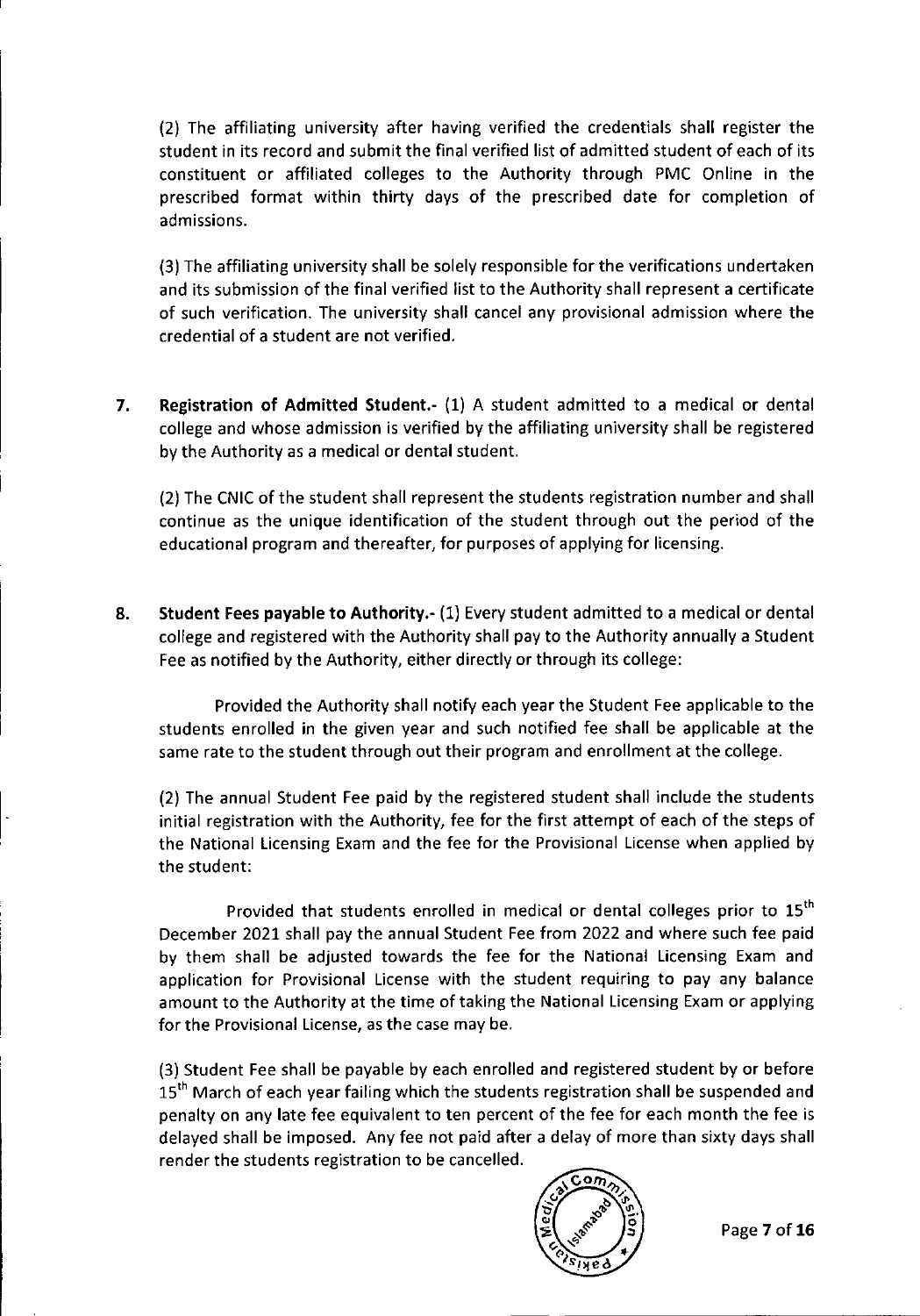(4) A registered student who either elects to leave the medical or dental program or is expelled from the college on account of failing to pass the professional exams or for any other reason shall have their Student Fee paid treated as forfeited and no refund shall be claimed.

9. Payment and Charging of Fee **by** College.- (1) The college shall prescribe the tuition fee for the entire duration of the program divided on an annual basis, which shall not be enhanced for the student during the entire duration the student remains in the program.

(2) The Authority shall not review the tuition fee notified by a college having attained Grade A in its last inspection. A college having attained Grade B in its last inspection shall charge a tuition fee which is at least less than ten percent of the lowest tuition fee charged by a college in Grade A. A college having attained Grade C in its last inspection shall charge a tuition fee which is at least less than ten percent of the lowest tuition fee charged by a college in Grade B;

Provided the Authority may review the tuition fee and charges of any college on the basis of being commensurate with their costs and not an unreasonable profit margin being imposed;

Provided further that only for the year 2021-2022, colleges having an F or 'No Score' mark in their last valid inspection be treated for the purposes of application of all relevant regulations same as a college having acquired a C mark in the last inspection".

(3) The college may in addition prescribe other charges in the following categories;

a) first time registration of the student not being more than two percent of the annual tuition fee;

b) hostel rental charges on a per month basis applicable if the student uses the hostel facility;

c) transport charges on a per month basis applicable if the student uses the college offered transport facility subject to any transport provided by the college between its academic building and its teaching hospital shall not be charged to the student; and

d) food charges on a per meal basis applicable if the student uses the meal plan offered by the college.

<sup>&</sup>lt;sup>4</sup> Sub- regulation 2 of regulation 9, second proviso [Provided further that only for the year 2021-2022, colleges having an F or 'No Score' mark in their last valid inspection be treated for the purposes of application of all relevant regulations same as a college having acquired a C mark in the last inspection] is added by Council Decision dated 09 July 2021.  $\overline{\text{Cov}}$ 

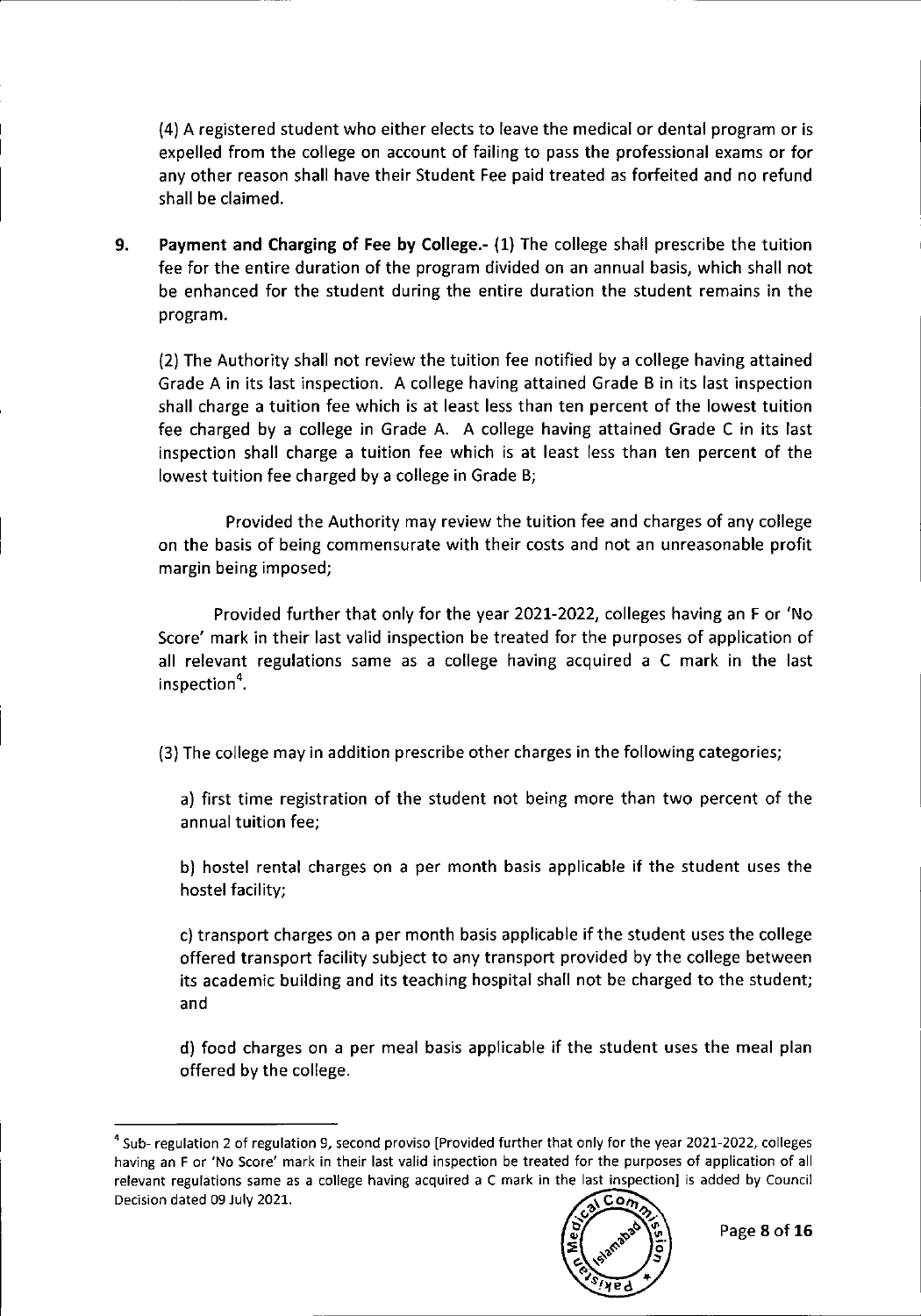(4) Notwithstanding scholarships granted to a student, the college shall charge the same fee to all Pakistani Students. The college may charge a higher fee from a Foreign Student.

(5) A student shall have the right to pay the tuition fee on a quarterly, six monthly or annual basis to the college. A student paying the college on a six monthly basis in advance shall be granted a two percent discount in the tuition fee and a student paying the college on an annual basis in advance shall be granted a four percent discount in the tuition fee.

(6) A college may require a student to obtain health insurance subject to the student having the option to acquire such insurance from its own sources or the insurance provider recommended by the college. No other insurance in terms of payment of fee shall be mandatorily imposed upon the student by a college. A college shall be at liberty to obtain any insurance to cover its risk of future fee/revenues without encumbering the student with the premium payable on any such insurance obtained by the college for its benefit.

(7) No student shall be required to provide any form of security for payment of fee by a college.

(8) A student who defaults in payment of tuition fee shall be liable to be expelled by the college subject to a reasonable period being granted to the student to remedy the defaulted fee. A college who expels a student on account of default in payment of tuition fee shall notify the Authority within one week and the students registration with the Authority shall be cancelled permanently. A student expelled shall not be eligible to seek admission to any other medical or dental college for a period of one year.

(9) If a student after having obtained admission seeks to either leave the program or seeks to transfer from the college, the college shall have the right to adjust the tuition fee already paid pro rata to the period spent by the student in the program along with a penalty not exceeding ten percent of the total annual fee in the event the student seeks to leave the program in the middle of the academic year to transfer to another college.

10. Review of Admissions Process by Authority.- (1) The Authority may review the admissions process of each college during and on completion of the process where such process shall be completed by the Authority within thirty days of the final date of admissions.

 $(2)$  If the Authority finds any irregular admission having been made by the college, the Authority shall have the right to cancel such admission subject to having granted both the college and the affected student a right to be heard.

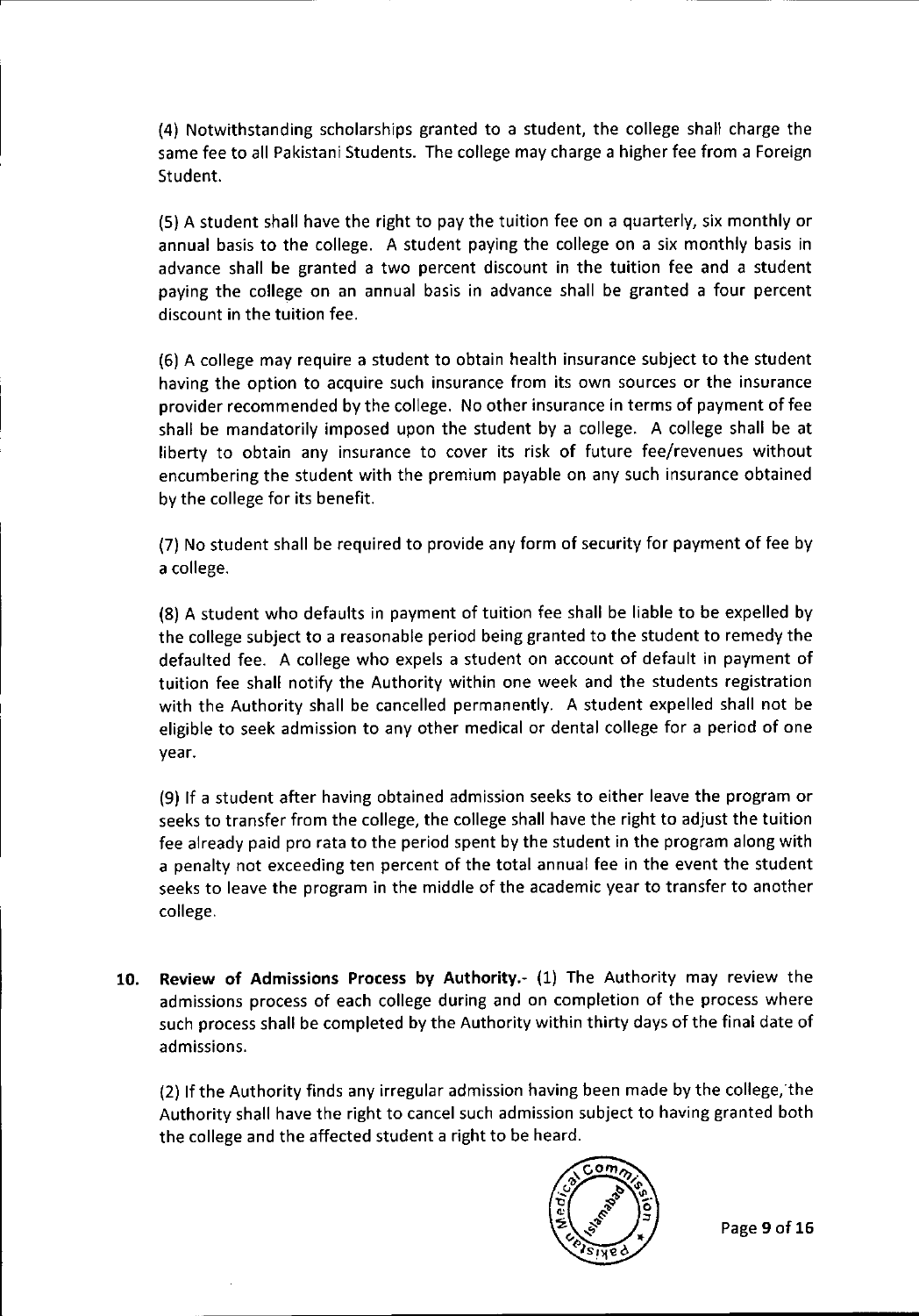(3) A student may submit a complaint to the Authority or the Medical Tribunal in respect of any irregular admission made or admission invalidly refused by a college. Such complaint if made to the Authority shall be heard and decided within fifteen days of the same being submitted after hearing both the complainant and the college.

11. PMC National Scholars.- Any applicant for admission to a medical or dental program may upon having applied for admission apply for grant of a PMC National Medical Scholarship in the manner prescribed. If an applicant is granted a scholarship, the applicant shall inform the college it has applied to so that the college does not reject the acceptance of admission of the applicant pending payment of the scholarship amount.

# CHAPTER**III CURRICULUM**

- 12. Curriculum of Undergraduate Programs.- Each college and university shall strictly follow the curriculum for MBBS and BDS programs as formulated by the National Medical and Dental Academic Board and approved by the Medical and Dental Council in pursuance of the respective degree programs.
- 13. Teaching Methodology.- (1) Each university or college may formulate a syliabus based on the approved curriculum for the relevant MBBS or BDS program for purposes of teaching students at the college.

(2) A college may follow any teaching methodology as may be permissible by its affiliated university and subject to such methodology not being in conflict with any general teaching methodology structures prescribed by the National Medical and Dental Academic Board.

(3) All universities to whom medical or dental colleges are affiliated shall seek to as best as possible harmonize their programs over the duration of the program to ensure that students transferring from one college to another where both colleges are affiliated to different universities, are not at an unreasonable disadvantage in terms of the expected competencies required under the prescribed curriculum.

14. Change in Curriculum.-ln the event that the National Medical and Dental Academic Board recommends any major change in the curriculum of a program, upon approval by the Medical and Dental Council, the altered curriculum shall be applicable to the students admitted in the next academic year after the altered curriculum is notified. All previously admitted students shall follow the earlier curriculum, unless otherwise prescribed by the Board subject to a prescribed methodology to ensure existing students are able to fulfill the altered curriculum requirements if the same are substantially in addition to the previously applicable curriculum.

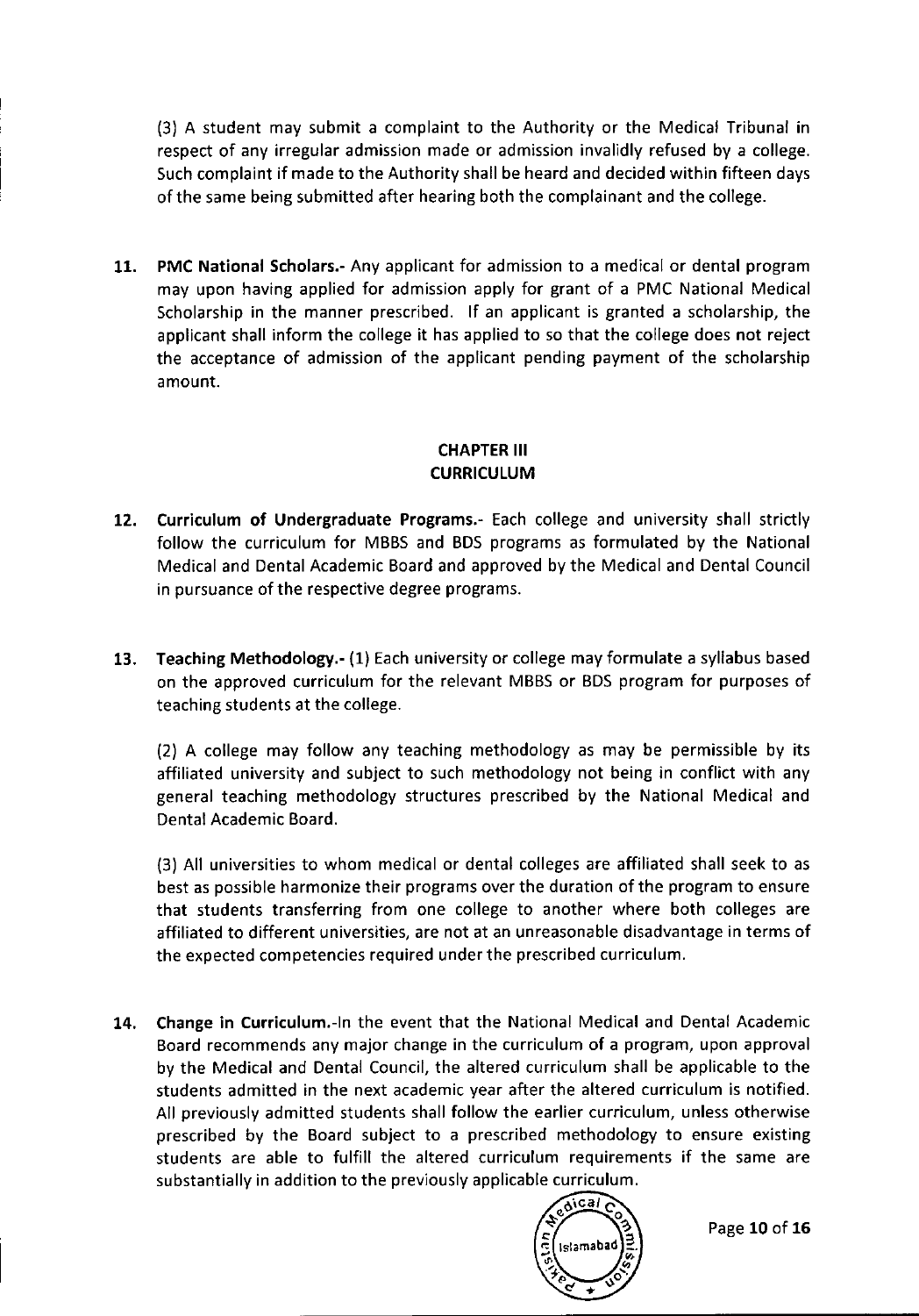### **CHAPTER IV** CONDUCT OF PROGRAM

15. Examinations & Results.- (1) Each professional examination shall be conducted by the affiliating university directly in terms of setting the examination and its checking and marking. No constituent, affiliated or administer college shall be permitted to set the paper or mark the same.

(2) The professional examinations shall be conducted by each university and the results announced by or before  $15<sup>th</sup>$  January of each year unless for reasons beyond the control of the university the examinations are delayed. Any delay in the examinations shall be informed in advance to the Authority by the university.

(3) The results of each professional exam subject wise shall be provided to the Authority by each university within ten days of the result having been announced.

16. Opportunity to Retake Failed Examinations.-(1) Each university shall frame its own regulations for allowing failed students to retake professional examinations and such regulations shall be publicly notified and made available to the students.

(2) A university may allow a student as many retakes as may be determined by the university subject to no student being required to pay to the college tuition fee in addition to the fee paid for the given year. A retake exam fee may be charged as may be determined by the university subject to being a reasonable fee commensurate with the taking of an examination.

(3) [A student who fails to qualify a professional exam maybe offered a retake opportunity in accordance with the rules of the affiliating university subject to;

- a. The student having qualified the retake and on re-joining their academic class shall be capable of completing the minimum study hours as prescribed under approved PMC curriculum; and
- b. If a student fails the retake offered and is detained and permitted by the university to repeat the academic year, the corresponding vacant seat occurring due to the repeating student shall remain vacant and not be filled through transfer of another student or any other means; and
- c. At all times the total strength of students in the college shall not exceed the gross total seats allocated for all applicable academic years of the program.

*Explanation:* a college allocated 100 students per year in the MBBS program shall mean to have a gross of 500 students in the entire MBBS program at any given time] $^3$ 

<sup>&#</sup>x27;Sub- regulation 3 of regulation 16 [No student shall be allowed to repeat a year after having failed in a professionai exam. Either a student qualifies their professional exam through retakes offered by the university or shall be expelled from the program on failure to qualify] is substituted with "A student who fails to qualify a professional exam maybe offered a retake opportunity in accordance with the rules of the affiliating university subject to; **600** *C*<sub>A</sub>  $\alpha$ 

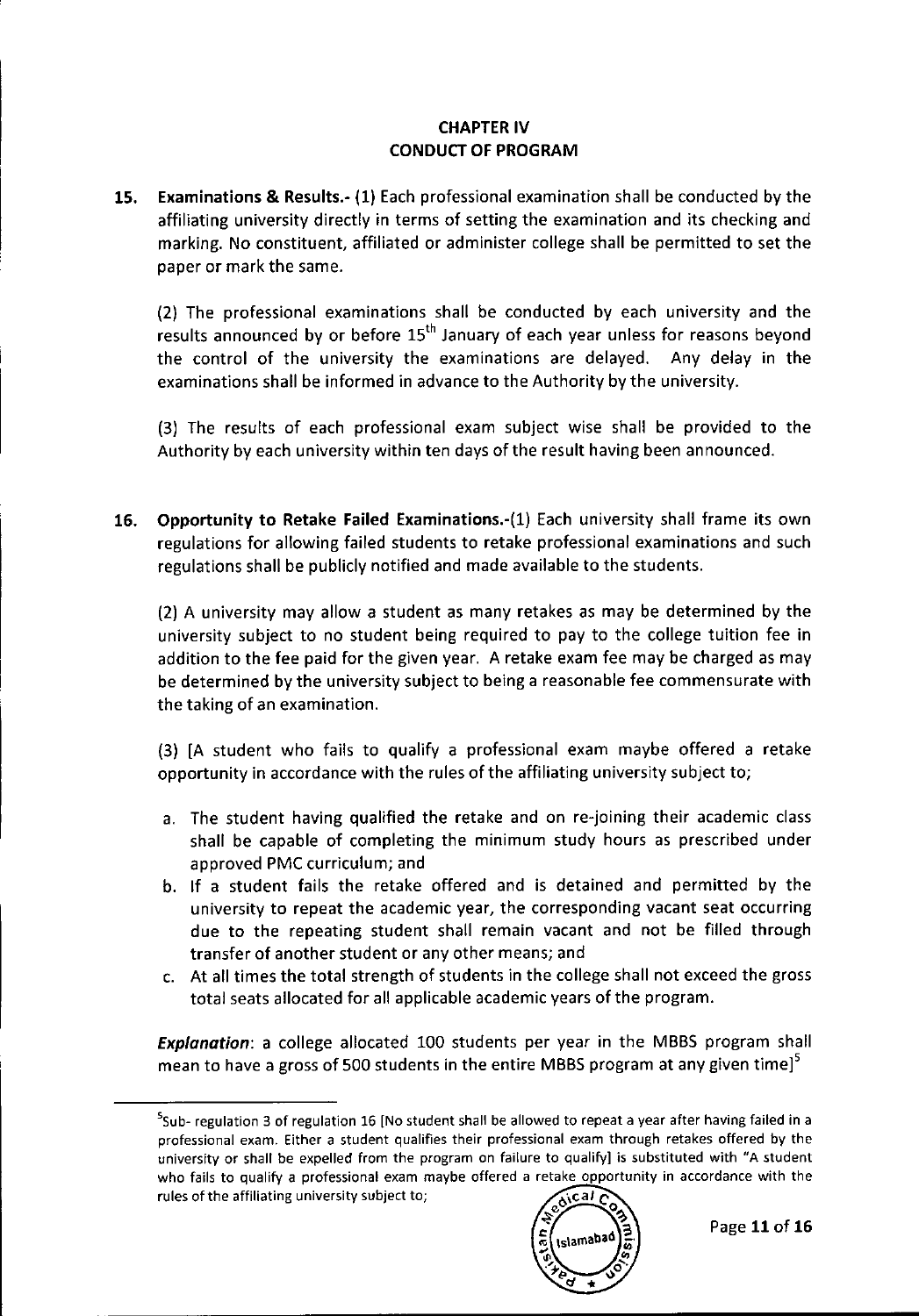- 17. Reporting of Students Leaving Program.- The college shall notify the university and the university shall notify the Authority of any student having left or been removed from a program within fifteen days of such student having been removed from the program. The students registration with the Authority shall stand cancelled on receipt of information from the university.
- 18. Transfer to Another Pakistani College.- (1) A student enrolled in any medical or dental college may transfer to another college in the same program at the same level to a vacant seat available in the college transferring to subject to any transfer rules prescribed by the affiliating university.

(2) All colleges, public or private, shall at all times publicly display any vacant seats available in each year of the program and shall inform the Authority of such vacancy within fourteen days of such vacancy occurring. No transfer can be accepted by a college to a vacant seat until the vacancy has been publicly displayed for at least fourteen days allowing for students to apply for transfer to such vacancy.

(3) No college or university shall restrict a student's right to leave a college and transfer to another college.

(4) The terms of transfer shall be determined by the university regulating the college to which the student is seeking a transfer to.

(5) If no transfer rules are prescribed by a university, the college to which a transfer is sought shall ensure that the transfer is based on merit if more than one student applies for such transfer.

(6) Unless restricted by the rules of a university, there shall be no restriction on transfer from a public to a private college or vice versa.

(7) A college to which a student has transferred to and the college from which the student has transferred out shall inform the Authority within fifteen days of such transfer of the occurrence of transfer.

- 19. Transfer from a Foreign College.- (1) A student studying in a foreign medical or dental college may apply for transfer to a Pakistani medical or dental college subject to
	- a. The student having qualified the retake and on rejointing their academic class shall be capable of completing the minimum study hours as prescribed under approved PMC curriculum; and
	- b. If a student fails the retake offered and is detained and permitted by the university to repeat the **academic year, the corresponding vacant seat occurring due to the repeating student shall remain** vacant and not be filled through transfer of another student or any other means; and
	- c. At all times the total strength of students in the college shall not exceed the gross total seats allocated for all applicable academic years of the program.

*Explanation:* a college allocated 100 students per year in the MBBS program shall mean to have a gross of 500 students in the entire MBBS program at any given time", by Council Decision dated 03 August 2021

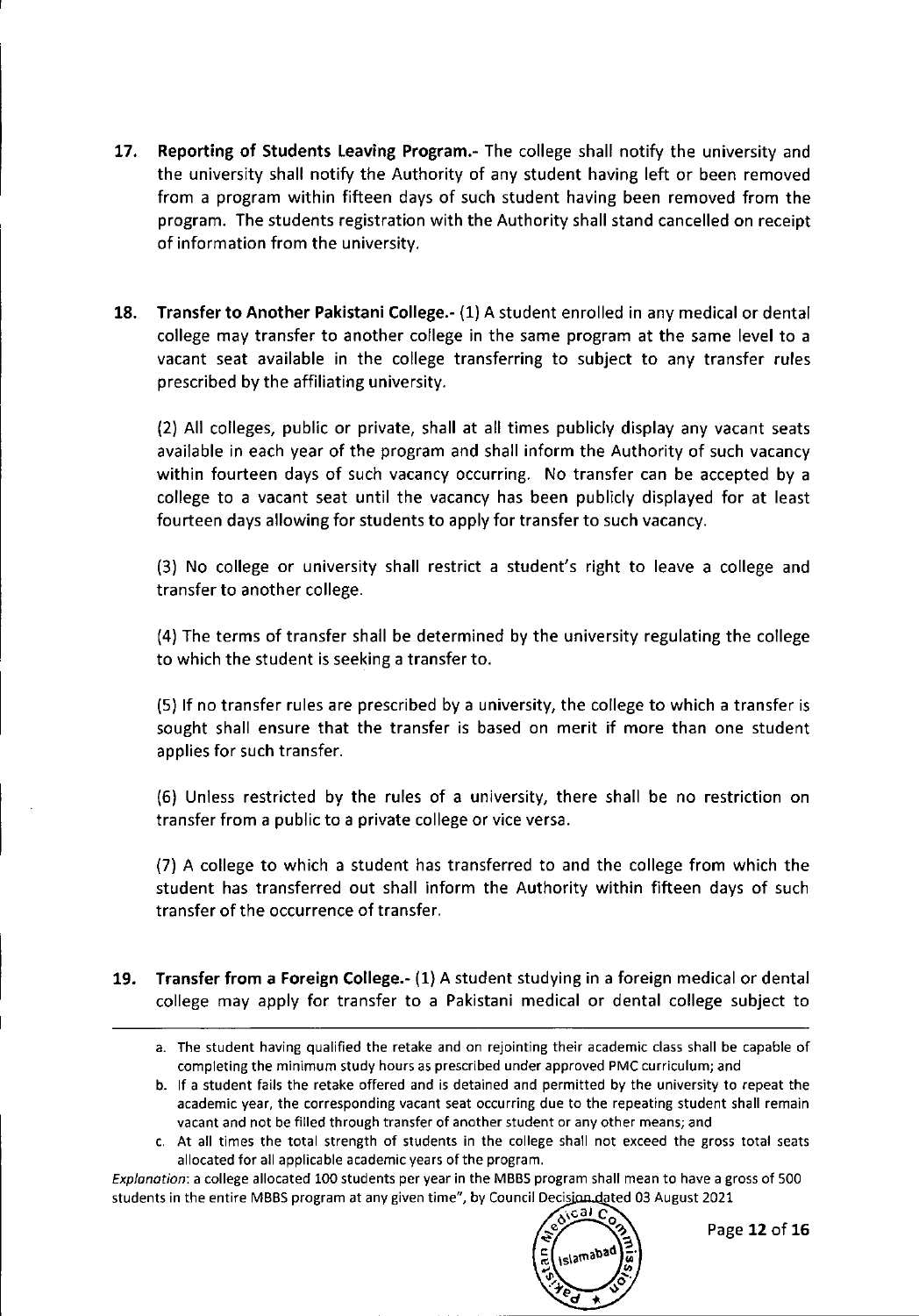having completed at least two years of studies in the foreign college and having qualified the National Equivalence Board exam conducted by the Authority.

(2) A foreign student may apply for transfer subject to a vacant seat being available in the college to which a transfer is sought.

(3) A foreign student shall only be allowed to transfer to the same program as the student was enrolled in the foreign college and in the year for which the student has qualified the NEB exam.

20. Graduation.- The university shall within ten days of the students having completed and qualified their final professional examination provide to the Authority the verified list of students who have qualified to enable the students to be eligible for grant of a Provisional License and to take the National Licensing Exam.

#### **CHAPTER V** HOUSEJOB ADMISSION

21. Eligibility for House Job.- (1) A student having been verified by the university to have qualified his final professional exam and successfully completed the program of study shall be eligible for grant of a Provisional License and shall have the right to be admitted to the house job program offered by teaching hospitals accredited and recognized by the Commission for conduct of house job programs.

(2) A foreign graduate of a medical or dental program recognized by the Commission and subject to any licensing pathways prescribed by the Medical and Dental Council determining eligibility of a foreign graduate to obtain a provisional license and undertake a house job in Pakistan, may apply for a house job to an accredited and recognized by the Commission for conduct of house job programs.

22. Admission to House Job.- (1) Each graduating student eligible for a house job shall have a right to seek and obtain admission to a house job program with the teaching hospital affiliated to the college from which the student has graduated. The affiliated teaching hospital shall not refuse admission to its own graduated student applying for a house job. A graduate of a teaching hospital may apply or notify their college of intention to do their house job in the affiliated teaching hospital at any time up to ten days from the announcement of the final result.

(2) An eligible student may, in addition to the college it graduated from, apply to any teaching hospital accredited and recognized by the Commission for conduct of house job program.

(3) Each teaching hospital accredited and recognized by the Commission for conduct of house job programs shall advertise publicly the opening of admission to its house

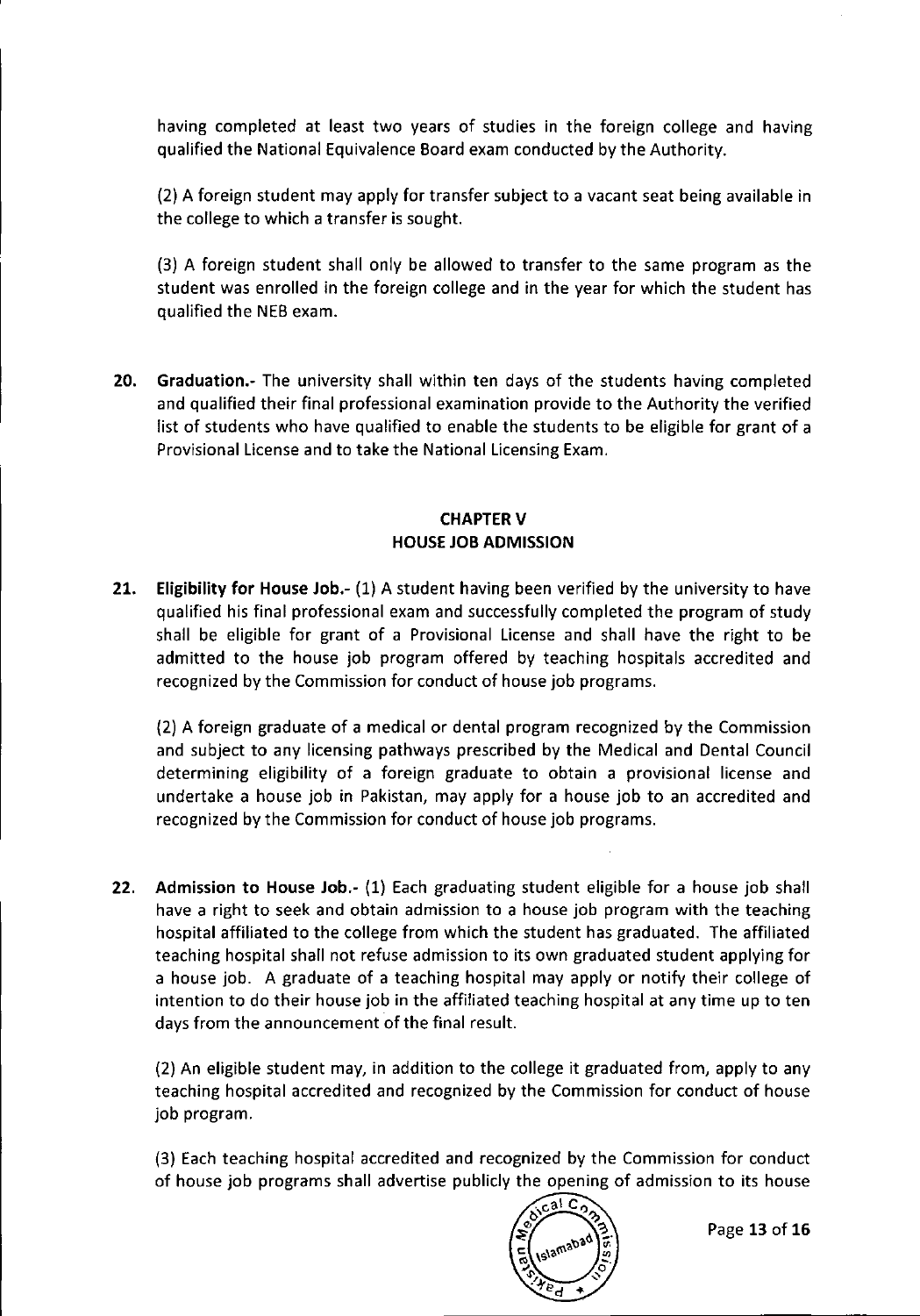job program by or before the  $1^{\text{st}}$  of January of each year and provide for students to apply through an online portal. The period for applying for a house job to a teaching hospital, other than the teaching hospital from which the student has completed their medical or dental undergraduate program, shall be closed on the date notified by the Commission each year being the date fourteen days after the last professional exam having been completed by all universities.

(4) A teaching hospital shall admit only such number of house officers as seats allocated by the Commission for the house job program.

(5) In the *event* of a teaching hospital having more applicants than its allocated seats, it shall grant admission to applicants on the basis of merit where such merit shall be based on the students cumulative result in the completed program.

23. Registration of House Officers.- (1) Each teaching hospital shall within *seven* days of completing the admission to its house job program submit to the Authority a verified list of admitted house officers.

(2) If any admitted student has not been issued a provisional license, the Authority shall process a pending application within fourteen days and inform the teaching hospital. If any student's application for provisional license is denied by the Authority, the teaching hospital shall be informed and the admission of the student shall be cancelled and the next student on the merit list shall be offered admission.

(3) All house officers shall be registered with the Commission as house officers in the admitted teaching hospitals.

(4) A house officer shall not be permitted to transfer to another teaching hospital once the house job program has begun.

- 24. Registration Fee of House Officers.- Every house officer on registration with the Commission shall pay to the Commission the prescribed registration fee as may be notified by the Medical and Dental Council. The teaching hospital shall not charge any registration fee or any other fee from the house officers.
- 25. Payment of Stipend to House Officers.- (1) Every public teaching hospital shall pay a stipend to each house officer as prescribed by the Provincial or Federal Government under whose control the public teaching hospital operates.

(2) Each private teaching hospital shall pay a stipend to a house officer being not less than the stipend payable to public teaching hospitals.

(3) No unpaid house jobs shall be offered or obtained.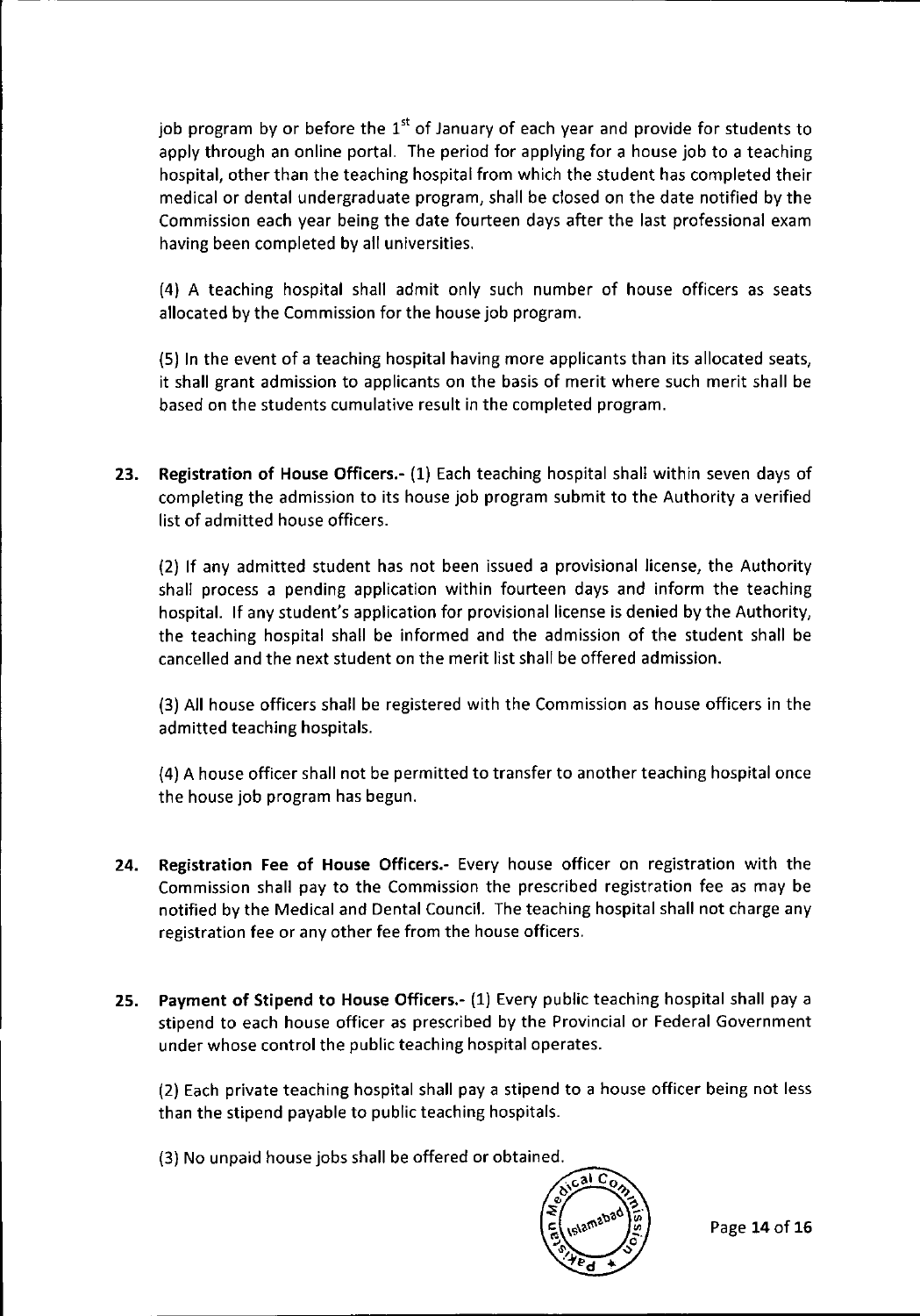26. Conduct of House Job.- (1) A house job shall be for a minimum one year period and shall be mandatory for being eligible for grant of a Full License.

(2) A house job shall consist of full time and structured training as specified by the National Medical and Dental Academic Board and approved by the Medical and Dental Council to be conducted by faculty having the minimum qualifications prescribed by the National Medical Dental Academic Board.

27. Reporting of Results and Certification of Completion of House Job.- (1) The teaching hospital shall issue on the successful conclusion of the house job a certificate confirming that the house officer has satisfactorily completed the mandatory house job modules as prescribed and containing confirmation of which modules / rotations were completed by the house officer and grading obtained.

(2) The teaching hospital shall submit the completion certificate to the Authority within ten days of completion of the house job by the house officer.

#### CHAPTERII PENALTIES& REPORTING

- 28. Penalties.- The Authority shall impose a penalty as may be prescribed by the Medical and Dental Council and provided for in Appendix I for any violation of any provisions of these Regulations. In the event a specific penalty is not provided for any violation, the Authority may advise the Medical and Dental Council to prescribe a penalty for such violation and if approved the same would be imposed notwithstanding that such penalty was not provided for in Appendix I.
- 29. Reporting Format Online.- Every university, college and student shall submit information, certificates, results, verifications, applications and all other communications required under these Regulations to the Authority through PMC Online in the prescribed format. No submission made other than in the prescribed format and through PMC Online shall be entertained and may result in imposition of a penalty.

**Secretary** Pakistan Medicai Commission Aical Islamab